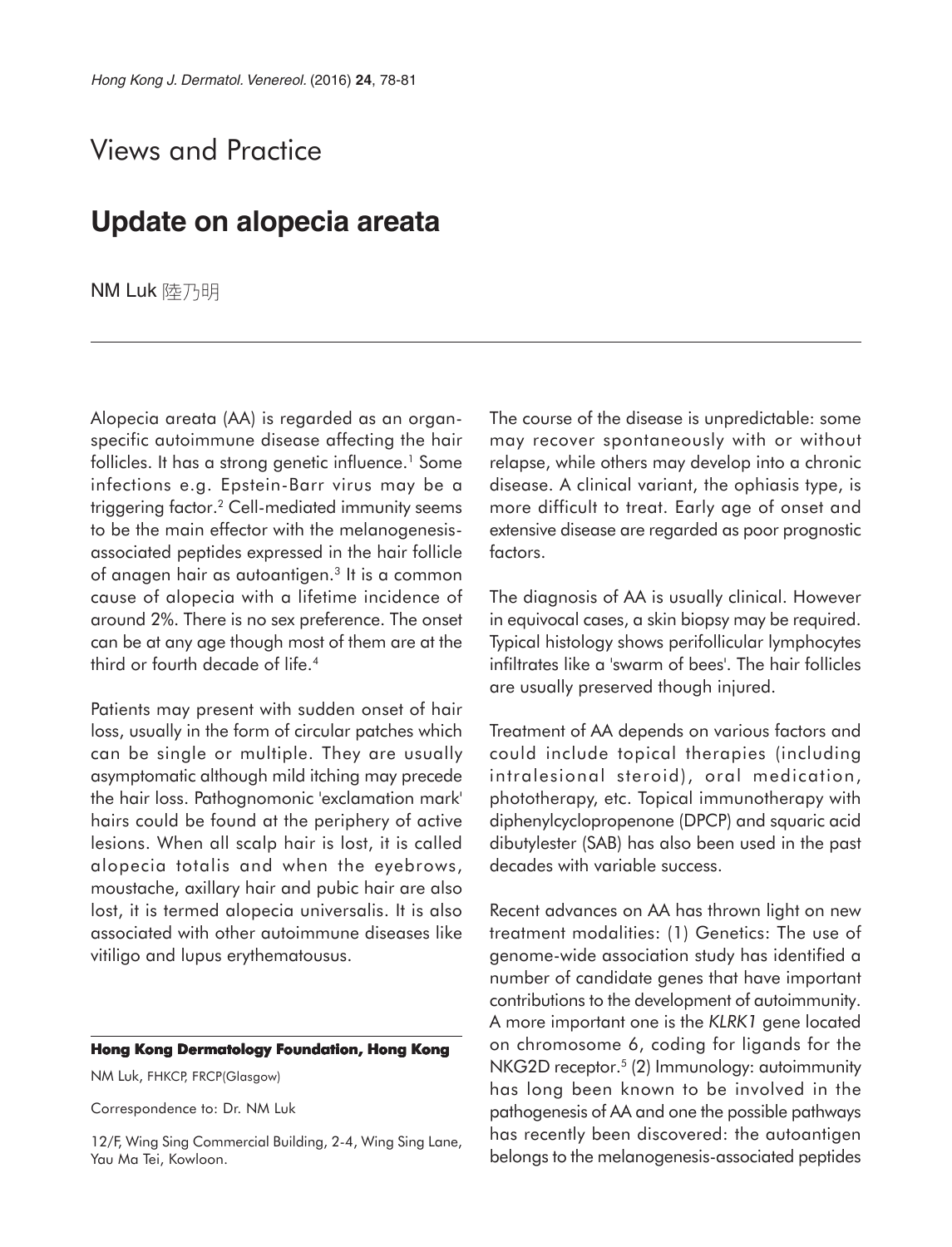which was expressed during the anagen phase of the hair cycle. The Janus Kinase (JAK) pathway is involved with a positive feedback on the maintenance of the pathogenic NK cells and hence the phenotypic manifestation.<sup>6</sup> (3) Mouse model: a mouse model of AA has been developed with the C3H/HeJ breed line. Of this breed, 15% will develop AA at one year of age. Affected skin grafted to the syngenetic mice results in nearly 100% transfer of the disease to recipients. Using this model and with the understanding of the immunology, scientists have used JAK blockers to treat these patients with initial promising results.<sup>7</sup> (4) Clinical: at the moment, AA is still incurable; conventional treatments are mostly non-specific immunosuppression with topical or systemic corticosteroids or other immunosuppressants like cyclosporine. Topical immunotherapy, like DPCP and SAB has gained some success though the long term optimal regime and the high relapse rate is a concern. Besides, it requires patients to come for treatment every week which is not very practicable. Combination treatment with Anthralin and DPCP has recently shown to be superior to DPCP alone.<sup>8</sup> As mentioned above, the use of JAK inhibitor could be another treatment strategy that can be further explored. (5) Psychological: hair loss can be a 'significant loss' to patients. The change of 'body image'; the fear of further hair loss; the lack of coping strategies in their daily living could make patients withdrawn, depressed with loss of self-confidence. This may pose difficulties to patients and sometimes their families especially in AA children. Worse still, patients or their family members may not even know how to get a hair-piece for camouflage or how to draw on the missing eyebrow.<sup>9</sup>

I have treated a cohort of 31 patients with extensive AA, who failed topical steroid therapy, with DPCP between 2009 and 2010, the results and my observations are as follows:

1. Results: Thirty-one (16 male, 15 female) Chinese patients with extensive, steroidresistant AA and a mean age of 28.9 years (SE 10.4) were treated. The mean age of onset was 17.8 years (SE 8.8) with an average disease duration of 11.2 years (SE 7.7). Ten patients had a history of atopy and four had a history of thyroid disease. Nail changes were found in 14 patients and a family history of AA was found in two patients. Thirteen patients (41.9%) had experienced total hair loss. Two patients abandoned the treatment due to severe side effects. Of the remaining 29 patients, 4 (13.8%), 7 (24.1%), 5 (17.2%), and 13 (44.8%) achieved >90% complete response, >50-90% partial response, >10-50% minimal response, and <10% no response hair regrowth, respectively. Adverse effects included pruritus, erythema, vesiculation, scaling, cervical lymphadenopathy, dyspigmentation and urticarial reactions. Relapse occurred (>25% hair loss) in 69.23% of patients after 18 months of follow up.

- 2. Relatively safe: though dermatitis with tingling and burning sensation is common after treatment and especially problematic with the hot and humid weather in Hong Kong. However, simple treatment with analgesics or antihistamines is able to control the symptoms. Hyperpigmentation is again common as well as cervical lymphadenopathy. One of my patients developed vitiligo over the application site which persisted and she did not mention to us that she had a small patch of depigmentation at her right axilla. I think it is imperative to ask the patient specifically and examine thoroughly for any sign of vitiligo before embarking on treatment. Besides, patients should be forewarned.
- 3. Efficacy: more than 50% of patients had some improvement with hair regrowth to a certain extent. Only 10% had more than 90% hair regrowth. Yet, all relapsed several months after stopping treatment.
- 4. Optimal regime: so far, there is no consensus on maintenance treatment or the maximum concentration of DPCP that can be used. The choice of sensitiser, the teratogenicity of the agent used, convenience of usage as well as the efficacy have to be taken into account.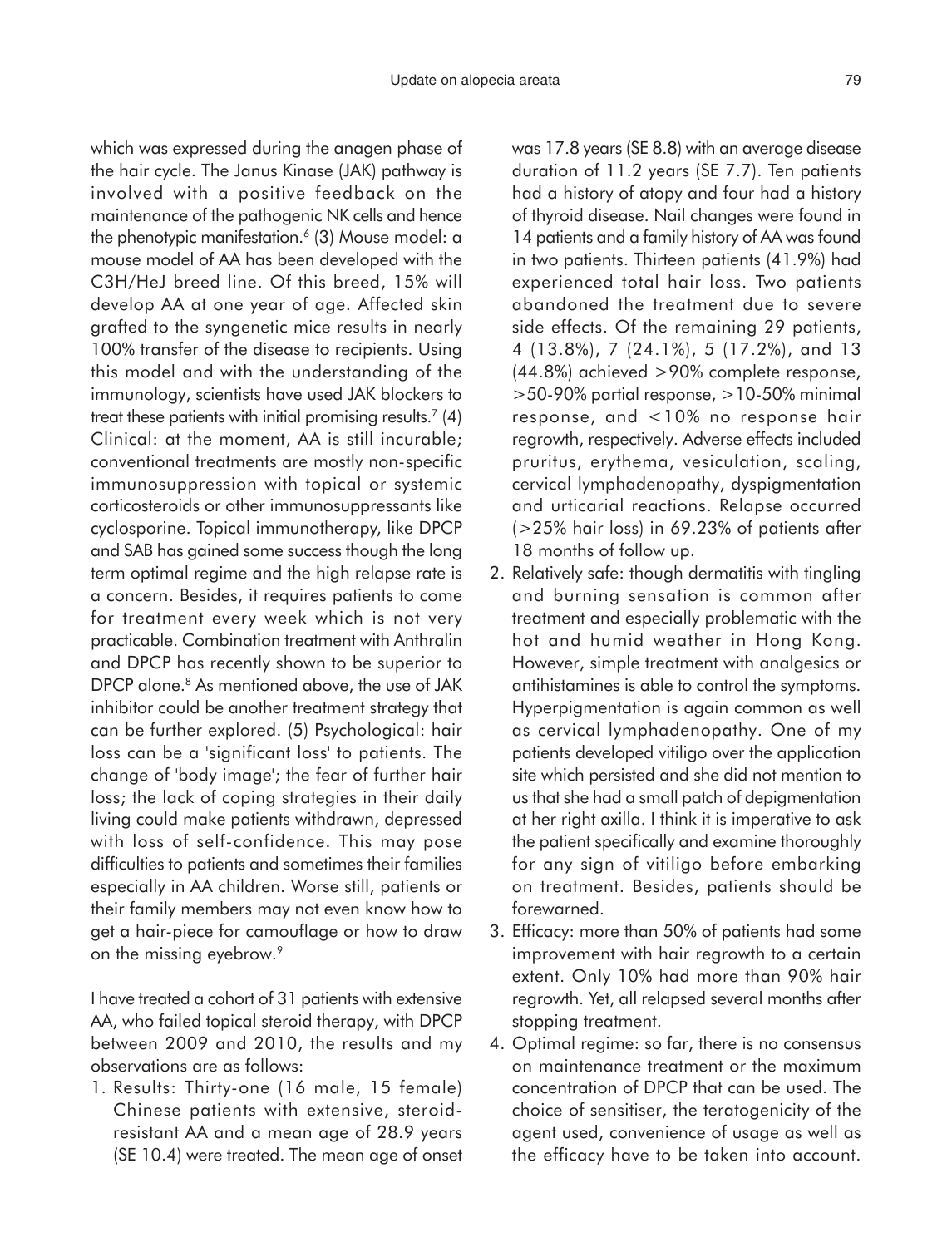Interestingly, a recent report showed promising results when topical anthralin was added on topical DPCP.

- 5. Quality of life: no formal assessment of quality of life was performed in our study. One patient stated that his quality of life remained the same despite complete regrowth of his hair. Another patient who had good hair regrowth chose to shave away his regrew hair due to their patchy and non-uniform distribution. Others who had minimal hair growth decided not to pursue further with a higher dose. Some were quite satisfied with using a hair-piece as camouflage. We tried to contact unsuccessful cases for a further trial of DPCP about half a year later. However, most of them declined due to the need for frequent attendance and the side effects.
- 6. Extensive AA could have significant psychosocial problems. It is not uncommon to encounter patients who come into the consultation room with tears. However, the overall impact depends on a number of factors such as personality of the patients, the duration of onset, the occupation (those who work in the show business vs white collar), family support etc. It is imperative that dermatologists should be aware of this aspect of the disease. A sympathetic attitude towards the patient's feelings is essential.
- 7. Topical immunotherapy can be an option for treating patients with extensive AA who have failed other treatment modalities. It is superior to intralesional steroids in that the hair regrowth is more uniform compared with the patchy regrowth on isolated steroid injection sites. However, patients have to receive treatment weekly and which could be problematic. Besides the side effects may be more unpleasant than with intralesional steroids.

Despite ongoing treatment studies on this difficult problem, at the moment, there is no definite cure for the disease. For extensive and recalcitrant cases, attention can be switched to the psychosocial support of the patients, to help the

patients to relieve their feeling; to correct their misconception; to suggest some practical ways to camouflage their baldness and eventually to restore their confidence to live as a 'normal' person.

In the US, patient groups have provided relief for patients with AA. Through group discussion and sharing, patients may feel less lonely and can be supported to go through 'grief reactions' and more importantly imbue a sense of confidence in their daily living. I think patient groups can be set up locally with the help of voluntary agencies like Hong Kong Rehabilitation Network and we as dermatologists, could act as medical advisors. In this way, we may inform patients of the most recent advances in treatment and help them to clarify any misconceptions or myths. Psychologists could also be incorporated into this multi-disciplinary team to teach patients relaxation techniques and coping strategies in their daily lives. Furthermore, the correct choice of hairpieces and the use of eyeliners could be taught to the patients.10 For parents, how to deal with children with AA is also an area that can need to be explored. Further information is available in the website of National Alopecia Areata Foundation (https://www.naaf.org/).

## **References**

- 1. Yang S, Yang J, Liu JB, Wang HY, Yang Q, Gao M, et al. The genetic epidemiology of alopecia areata in China. Br J Dermatol 2004;151:16-23.
- 2. Rodriguez TA, Duvic M; National Alopecia Areata Registry. Onset of alopecia areata after Epstein-Barr virus infectious mononucleosis. J Am Acad Dermatol 2008; 59:137-9.
- 3. Islam N, Leung PS, Huntley AC, Gershwin ME. The autoimmune basis of alopecia areata: a comprehensive review. Autoimmun Rev 2015;14:81-9.
- 4. Safavi K. Prevalence of alopecia areata in the First National Health and Nutrition Examination Survey. Arch Dermatol 1992;128:702.
- 5. Petukhova L, Duvic M, Hordinsky M, Norris D, Price V, Shimomura Y, et al. Genome-wide association study in alopecia areata implicates both innate and adaptive immunity. Nature 2010;466:113-7.